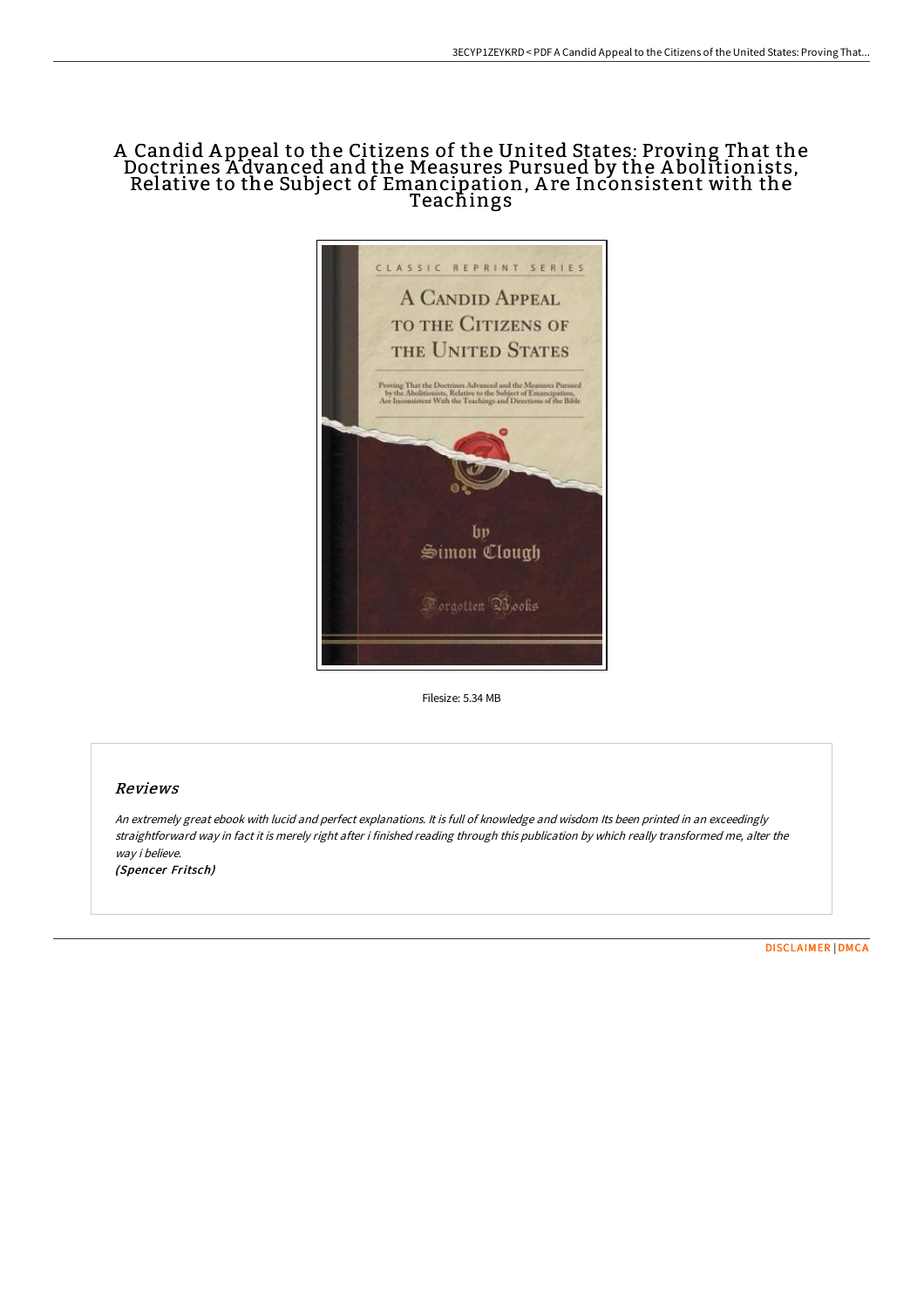### A CANDID APPEAL TO THE CITIZENS OF THE UNITED STATES: PROVING THAT THE DOCTRINES ADVANCED AND THE MEASURES PURSUED BY THE ABOLITIONISTS, RELATIVE TO THE SUBJECT OF EMANCIPATION, ARE INCONSISTENT WITH THE TEACHINGS

# **DOWNLOAD PDF** Φ

Forgotten Books, United States, 2015. Paperback. Book Condition: New. 229 x 152 mm. Language: English . Brand New Book \*\*\*\*\* Print on Demand \*\*\*\*\*.Excerpt from A Candid Appeal to the Citizens of the United States: Proving That the Doctrines Advanced and the Measures Pursued by the Abolitionists, Relative to the Subject of Emancipation, Are Inconsistent With the Teachings and Directions of the Bible Fellow-Citizens: A Society, of a very extraordinary character, was organized in the month of December last, in the city of Philadelphia, known and designated by the name of the National Anti-Slavery Society. The Society has published and sent forth to the world a Declaration of Sentiments, including the Designs and Measures of the Society, and the objects they propose to accomplish. According to this Declaration, the following sentiments, principles, and measures, are distinctly avowed: - We maintain, that in view of the civil and religious privileges of this nation, the guilt of its oppression is unequalled by any other on the face of the earth; - and, therefore, that it is bound to repent instantly, to undo the heavy burden, to break every yoke, and to let the oppressed go free. We further maintain, that every man has a right to his own body, to the products of his own labour, to the protection of law, and to the common advantages of society. It is piracy to buy or steal an African, and subject him to servitude. Surely the sin is as great to enslave an American as an African. About the Publisher Forgotten Books publishes hundreds of thousands of rare and classic books. Find more at This book is a reproduction of an important historical work. Forgotten Books uses state-of-the-art technology to digitally reconstruct the work, preserving the original format whilst repairing imperfections present in the...

Read A Candid Appeal to the Citizens of the United States: Proving That the Doctrines Advanced and the Measures Pursued by the Abolitionists, Relative to the Subject of [Emancipation,](http://digilib.live/a-candid-appeal-to-the-citizens-of-the-united-st.html) Are Inconsistent with the Teachings Online Download PDF A Candid Appeal to the Citizens of the United States: Proving That the Doctrines Advanced and the Measures Pursued by the Abolitionists, Relative to the Subject of [Emancipation,](http://digilib.live/a-candid-appeal-to-the-citizens-of-the-united-st.html) Are Inconsistent with the Teachings